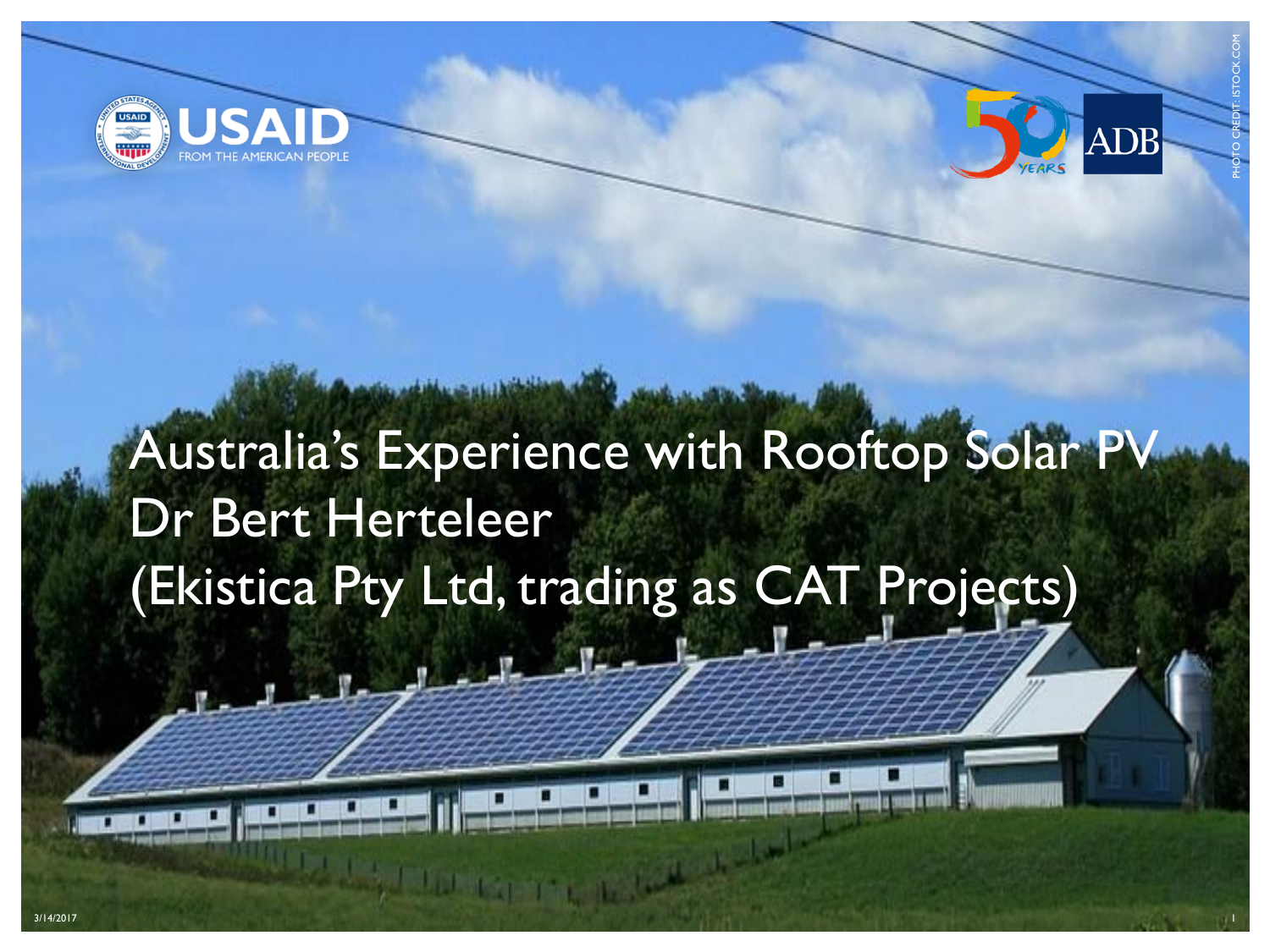#### **Overview**

- Current status of rooftop PV in Australia
- Drivers, barriers and history
- Future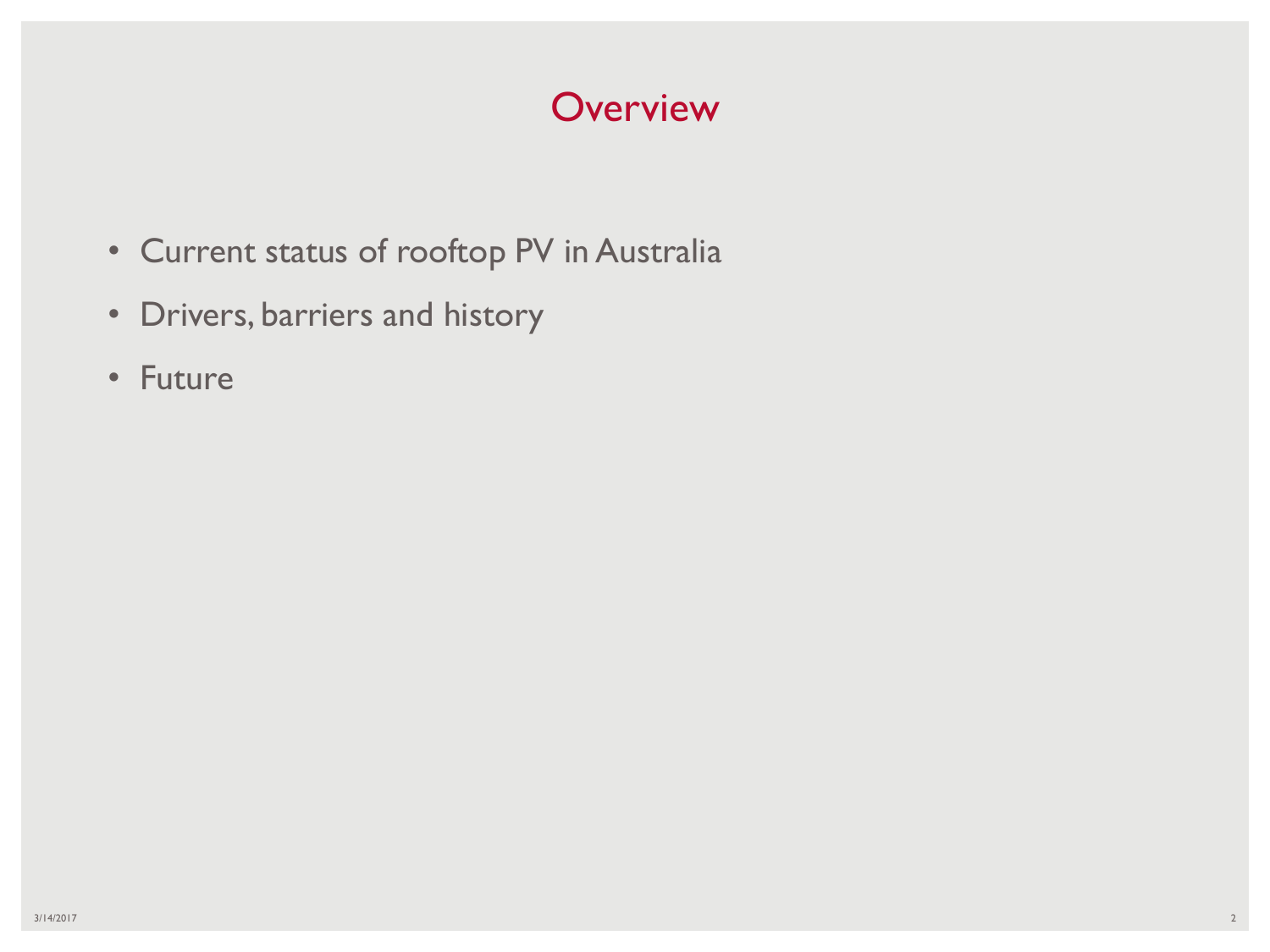# Rooftop PV in Australia: Current world leader in residential uptake

Highest household penetration (% and abs): >20% for SA, QLD

(Belgium 8%, Hawaii 12%, California <3%); Some postcodes with >40%



3/14/2017 Source: <u>[APVI Mapping Australian Photovoltaic installations](http://pv-map.apvi.org.au/historical4/-26.75/133.95)</u>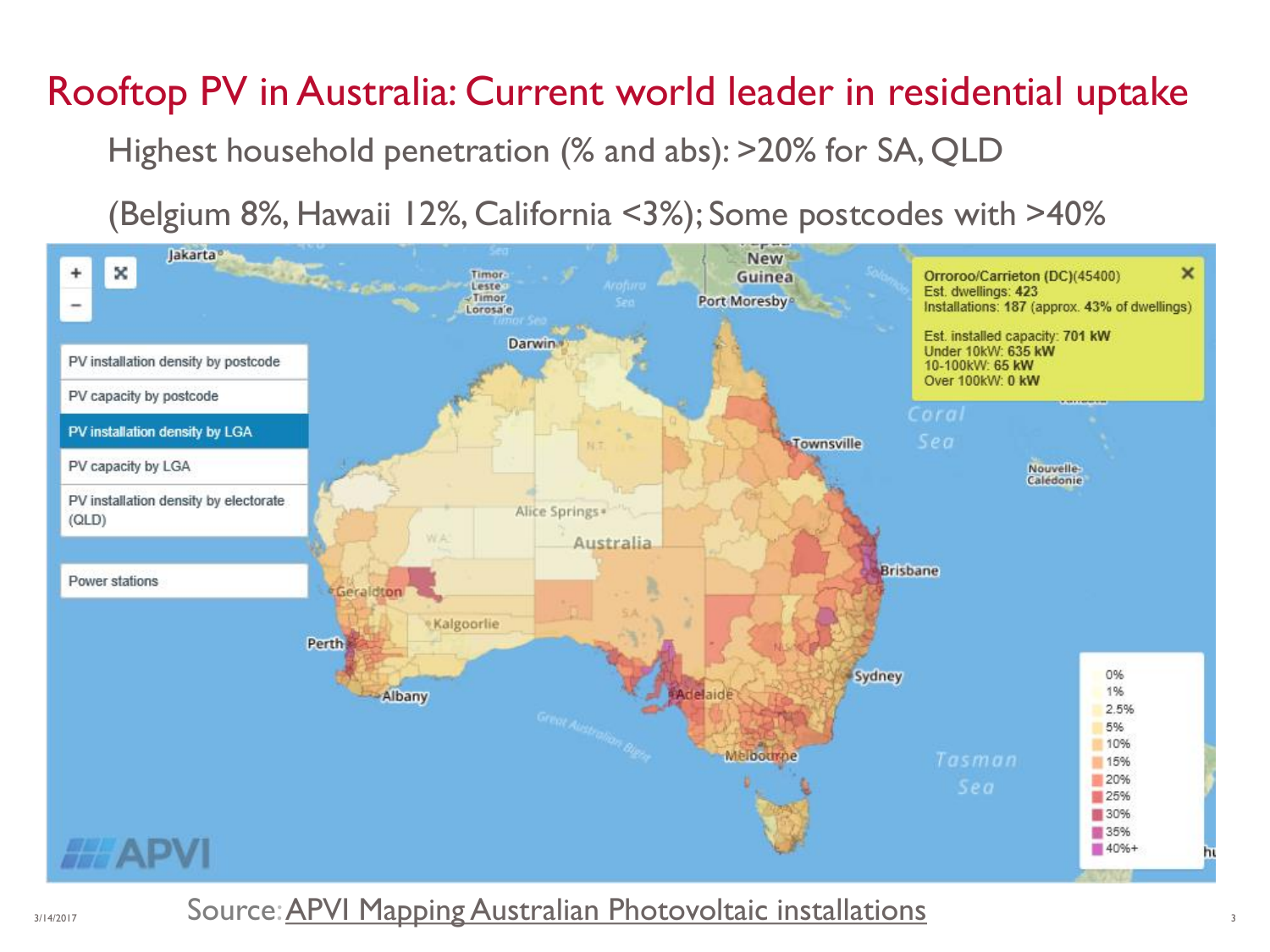## Residential update of PV since 2011

- **> 1.6M households**, **> 5.4 GW**. Monthly added: 50-150 MW
- FiT expiration and financial year (Jul-Jun) lead to installation peaks
- Various subsidies by states and federal government ending lead to very high peaks:
	- Solar Bonus Schemes: **May 2011** NSW, **July 2012** QLD
	- Renewable Energy Certificates (RECs): 5x multiplier in **Jul 2011**, 3x in **Jul 2012**, 2x **Jan 2013**
- Some lags due to self-reporting by owners (e.g. 2015 double peak)

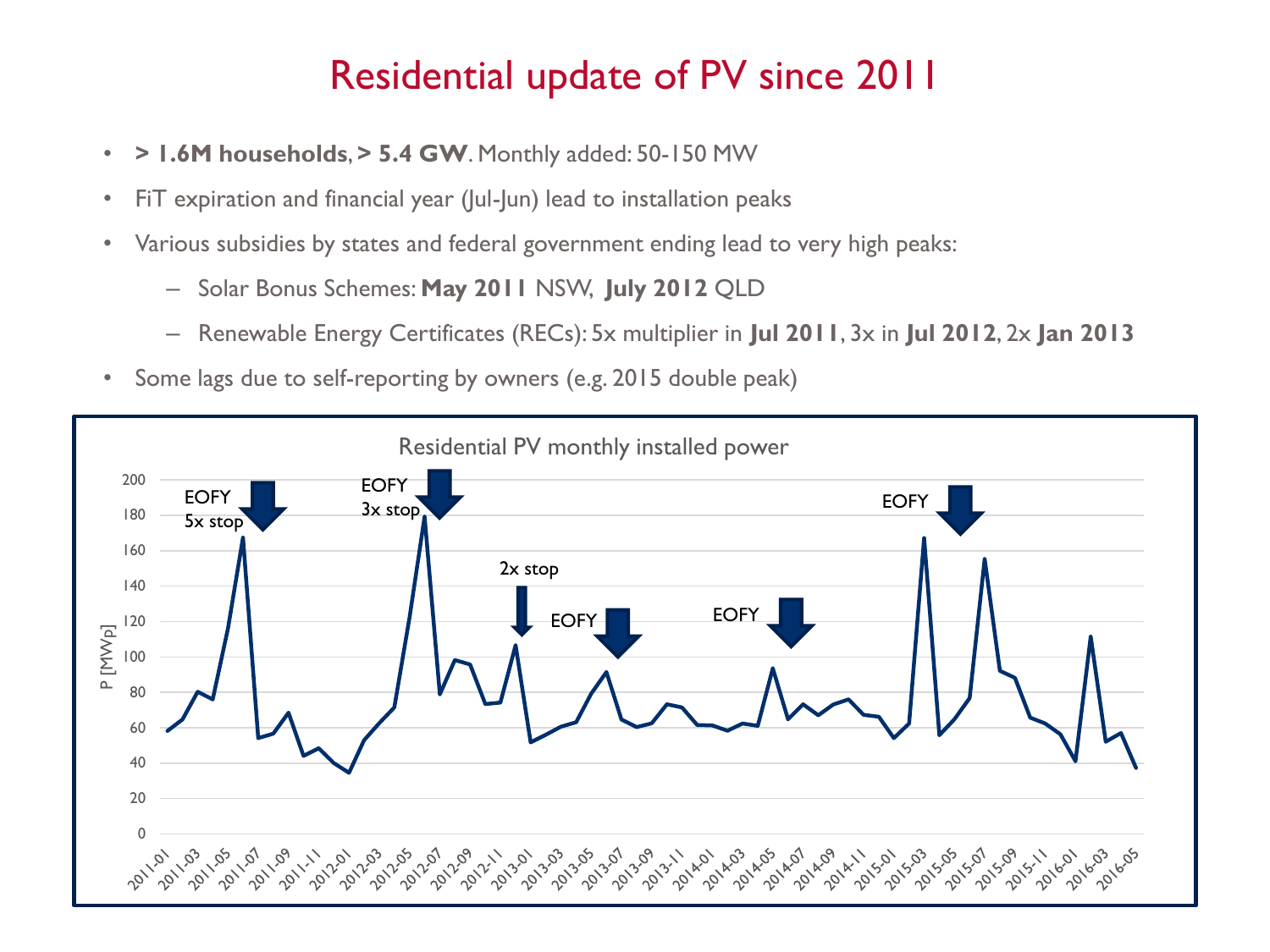### Residential PV in Australia: improving economics have helped

- **PV electricity ≤ electricity from grid**
- From FY 2010-2011 (6  $$AUD/WD \approx 5.3$   $$USD/WD$ ): median  $\geq 64$  MWp/mo.
- FY 2015-2016 (2.4 \$AUD/Wp ≈ **1.75 \$USD/Wp**).
- Cost/W (2010-2016): -60 % (AUD), -67% (USD).
- Average system size  $\sqrt{2}$ : 2.2 kWp (2010)  $\Rightarrow$  5.5 kWp (2016).



Sources: [APVI Mapping Australian Photovoltaic installations](http://pv-map.apvi.org.au/historical4/-26.75/133.95) + [2015 Australia IEA PVPS report](http://www.iea-pvps.org/index.php?id=93&eID=dam_frontend_push&docID=3223)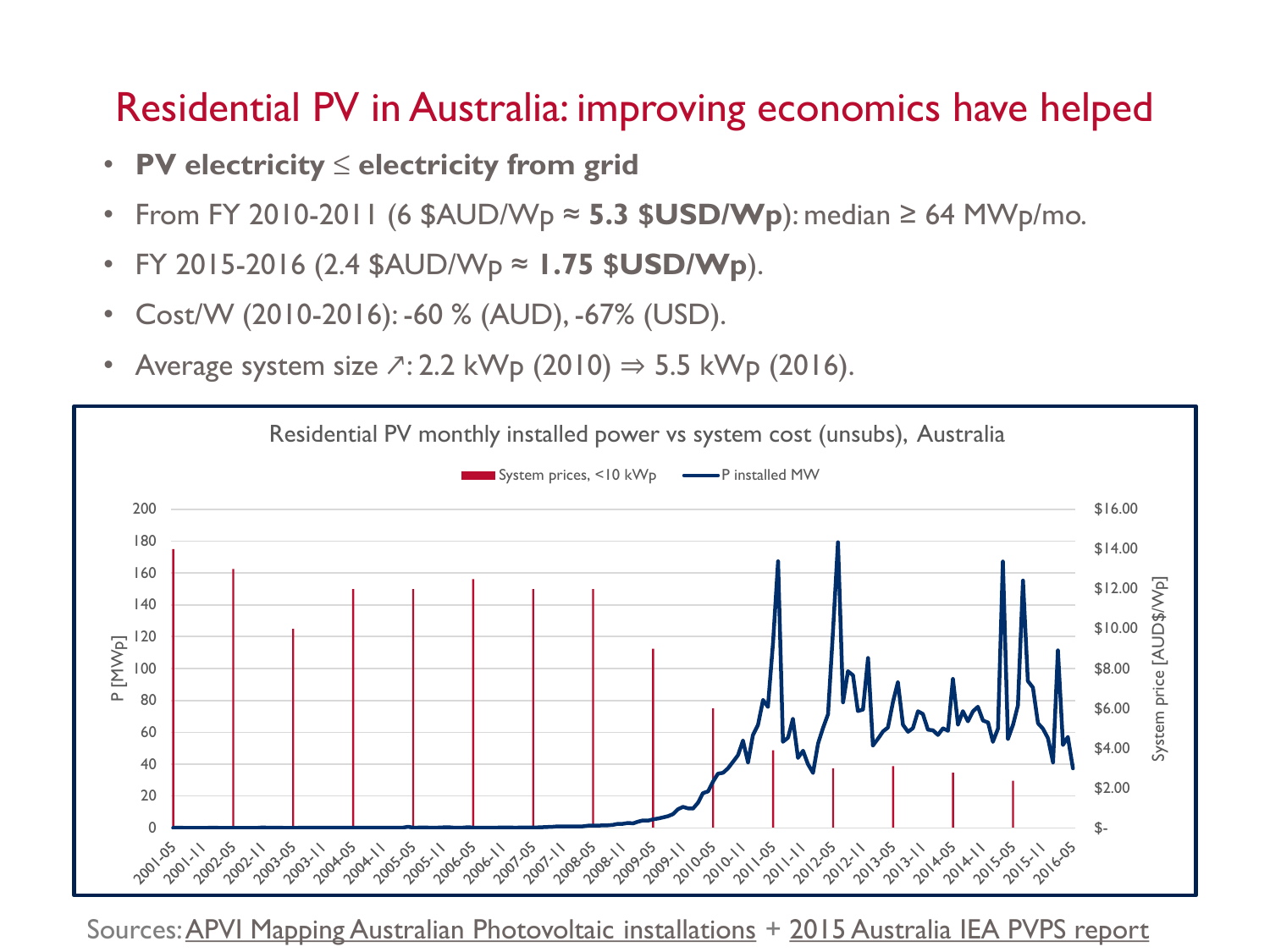#### Residential PV in Australia: improving economics have helped

- Residential electricity prices are 20-35 AUc/kWh.
- FiT 5-8 AUc/kWh (states), 25 AUc/kWh (NT: net metering);  $VIC: 5 AUC/kWh \Rightarrow 11.3 AUC/kWh$  (Feb 2017);
- FiT ↘ after market overheated.
- Installer profit margins low compared to US (~5-15% vs 30-40%).
- Batteries touted for further PV uptake, currently  $\sim$  1000 \$AUD/kWh.



Sources: [APVI Mapping Australian Photovoltaic installations](http://pv-map.apvi.org.au/historical4/-26.75/133.95) + [2015 Australia IEA PVPS report](http://www.iea-pvps.org/index.php?id=93&eID=dam_frontend_push&docID=3223)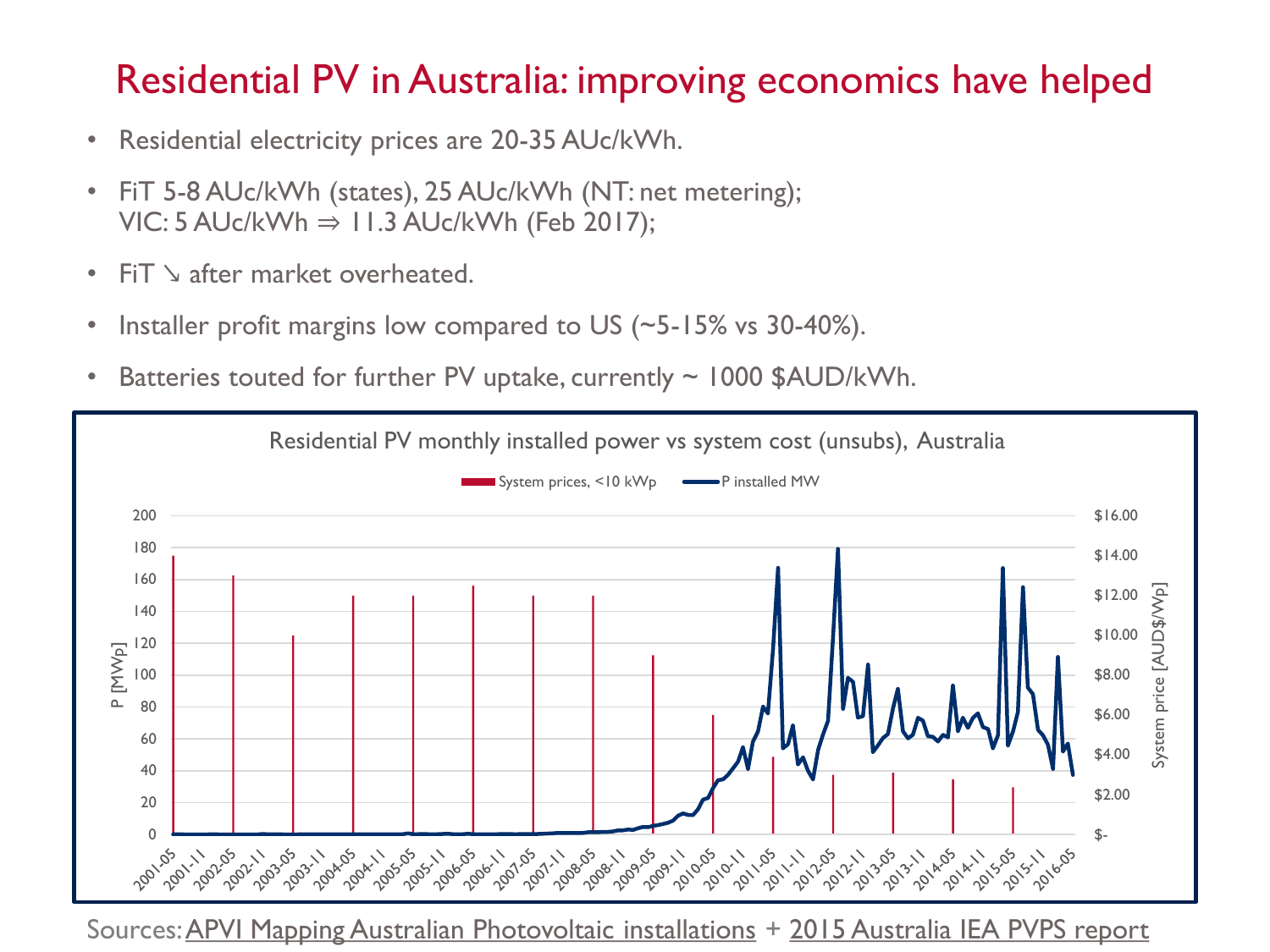# Requirements for rooftop PV in Australia (& worldwide)

- **Installers & designers** (Australia & EU): need Clean Energy Council (CEC) **accreditation**
- CEC also gives list of approved PV modules & inverters
- Installation (Australia): system needs to meet **AS/NZS 5033** (Installation and safety requirements for photovoltaic (PV) arrays) ⇒ Local/country electrical codes and standards
- Modules: **IEC 61215** (initial module rating, initial degradation), **IEC 61853** (power & energy rating)
- Systems (commissioning & monitoring): **IEC 61724**
- **Permission to connect to grid**: once installation has been
	- a) installed by qualified electrician/technician and
	- b) verified by third-party certifier

⇒ e.g. in Belgium, Australia: **all** grid-connected systems > 0.5 kW must register in national database. Before: subsidy, now: simple requirement. **Simple, automated system** online, very low cost. *Do not need license to generate/export*. Register is to know where, how much, when (and helps utilities plan/know about their systems).

• **[IECRE:](http://www.iecre.org/)** IEC System for Certification to Standards Relating to Equipment for use in Renewable Energy Applications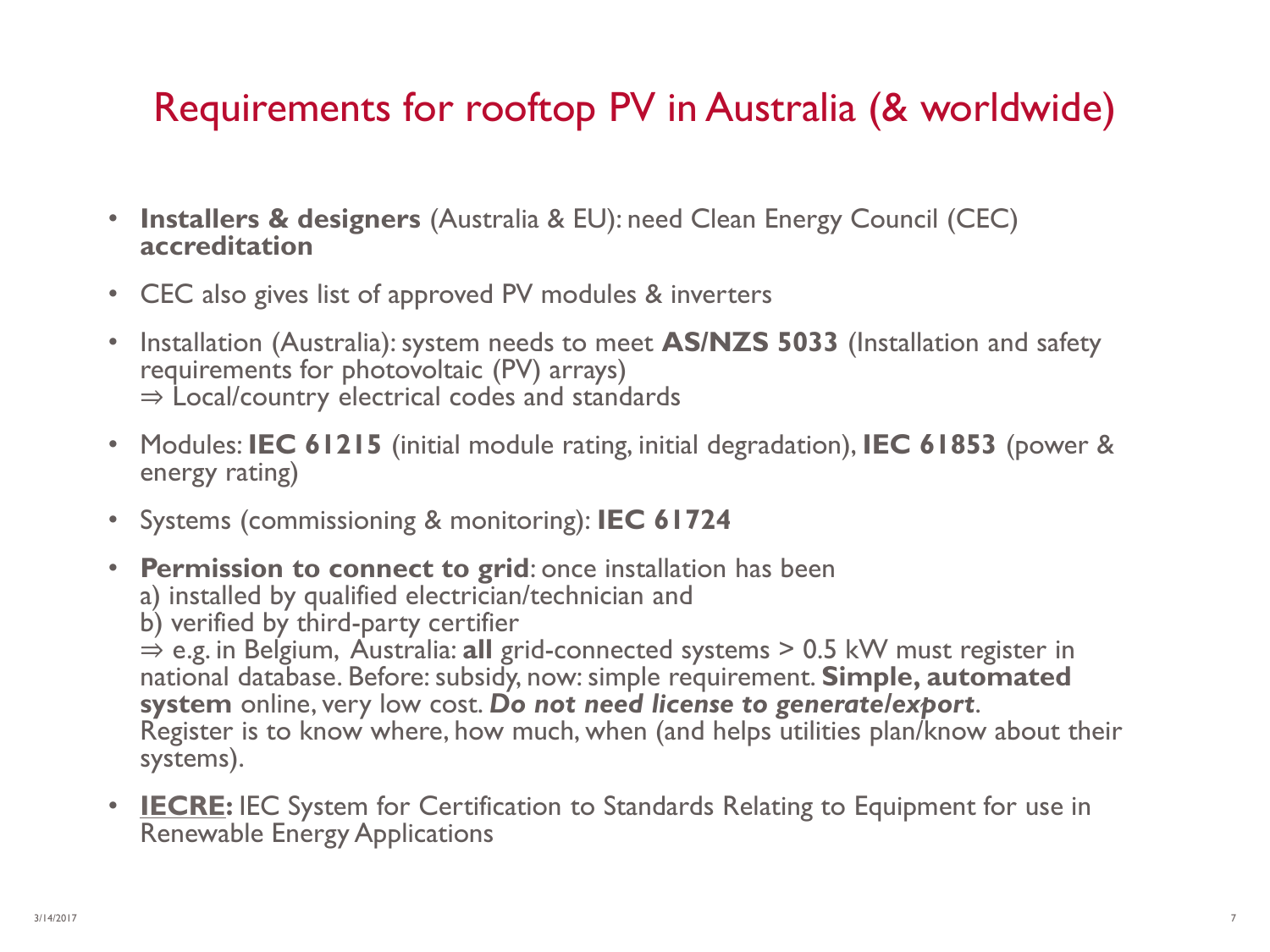## Future growth of rooftop PV in Australia

- Electricity from grid (a.o. network costs)  $\sum$
- PV system costs  $\setminus$ , PV electricity  $\setminus$
- Battery prices  $\searrow$  (store PV electricity: black-outs & economics)
- Regulations for PV well established (easy permitting)
- High quality of equipment, competition between installers
- PV perceived as good economical and ecological decision
- Some states (Victoria, South Australia, Northern Territory, Australian Capital Territory) value PV power more (FiT, or similar  $\nabla$ )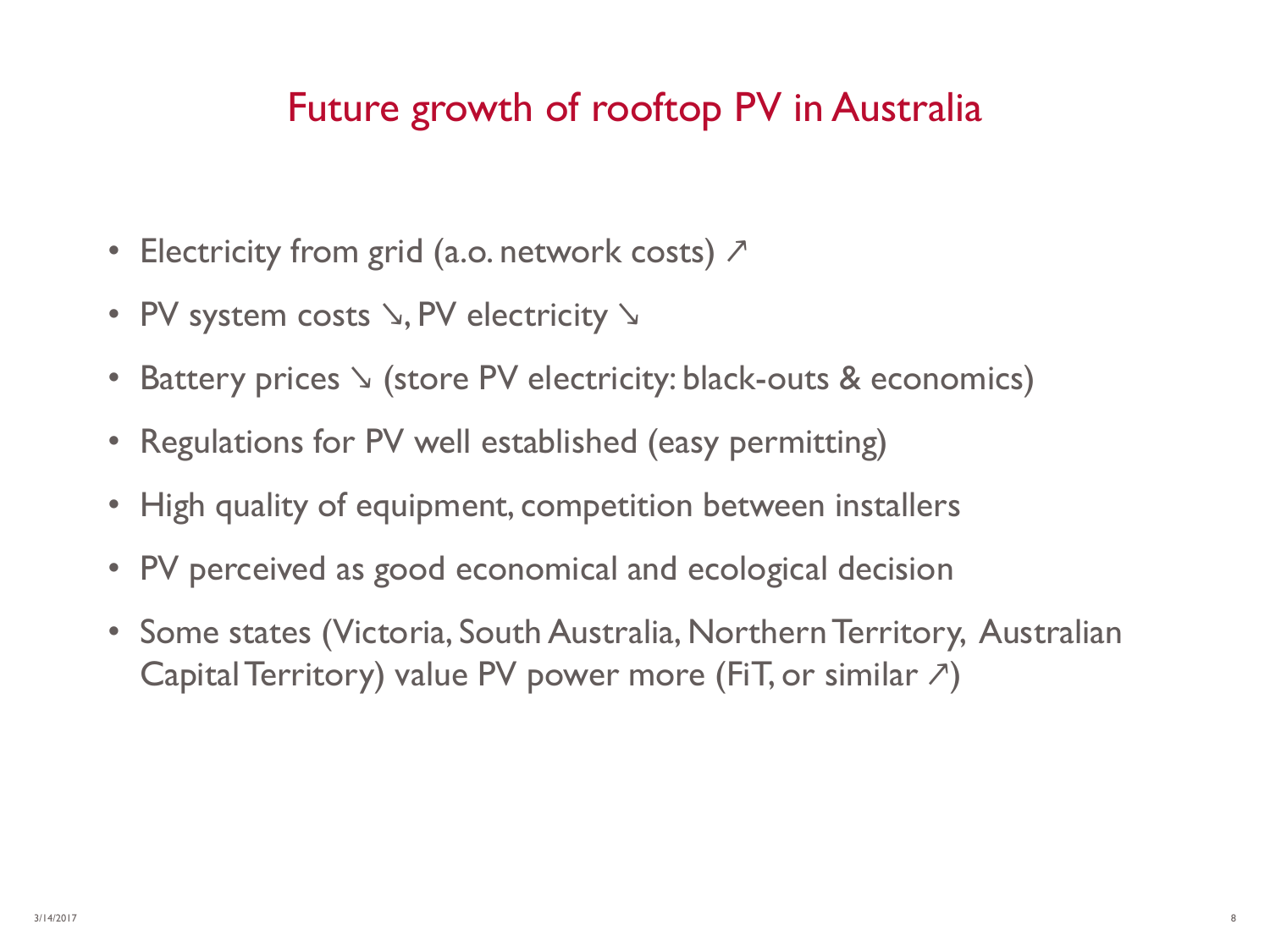#### Additional background resources

- <u>[DKASC](http://dkasolarcentre.com.au/locations/alice-springs)</u>: Free data (5 min) for technologies in Alice Springs climate, installed between 2008 & 2016. These show how the technologies behave in the field.
- [APVI](http://pv-map.apvi.org.au/): Free data on residential systems in Australia & total production.
- **[AREMI:](http://nationalmap.gov.au/renewables/)** Spatial Data Platform for Australia (GIS + layers, with data to download).
- [IEA PVPS](http://www.iea-pvps.org/) ([Task 13](http://www.iea-pvps.org/index.php?id=57)): Consensus & latest data on state-of-the art on reliability, characterisation, monitoring and bankability of PV systems.
- Equipment used for solar PV systems (modules, inverters and more) have to meet Australian standards for installation: <http://www.solaraccreditation.com.au/products.html> allows you to select the product (module or inverter for example), and verify that these meet the quality standards.